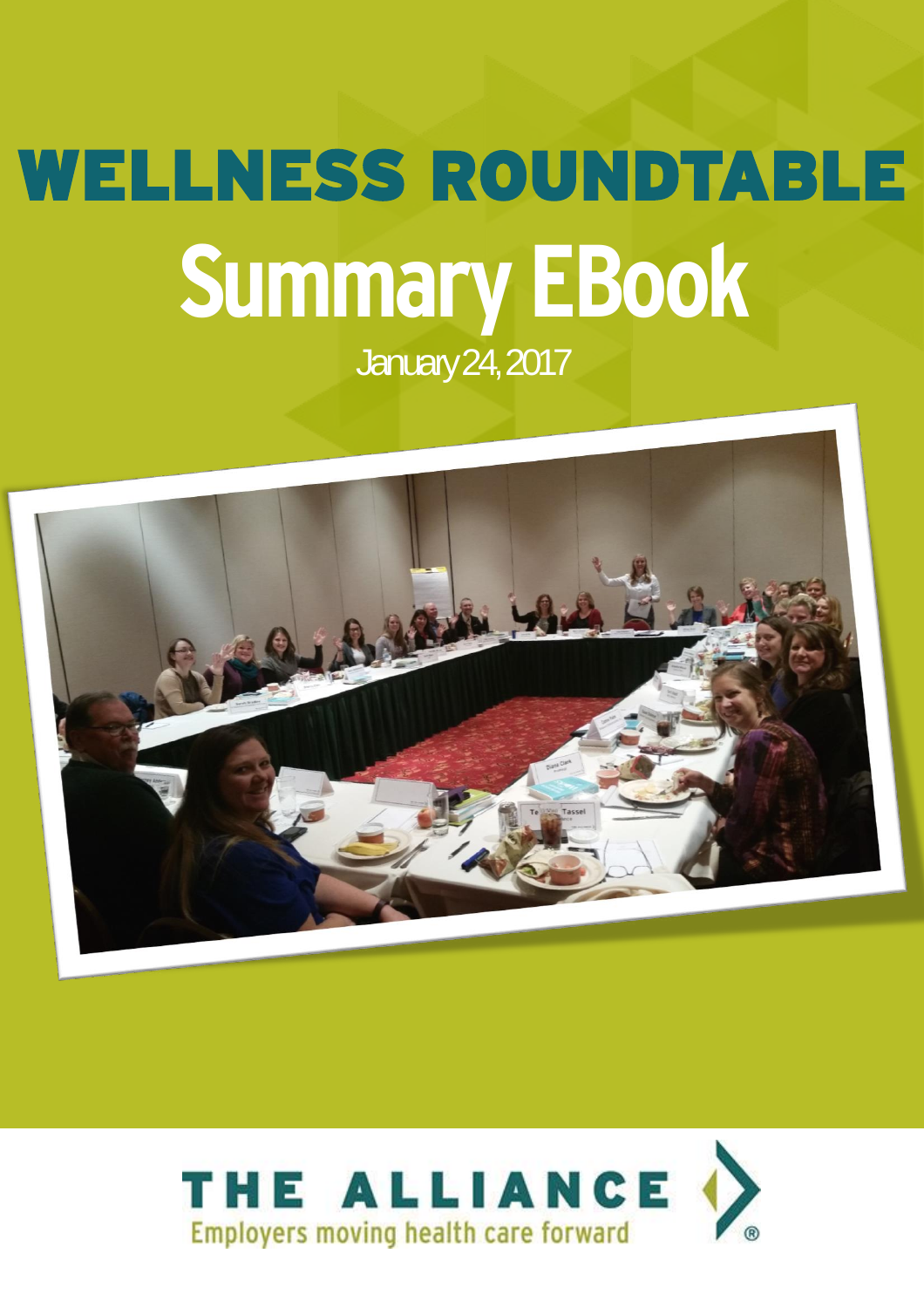## Topic 1:

## **Approaches for Engaging and Motivating the Workforce to Engage in Healthier Lifestyles.**

#### -Refer to the Engagement Imperative pg. 159 in Laura Putnam's book: Workplace Wellness That Works-

#### (Play & Autonomy) Healthy Selfies –

- Employees submitted photos of their physical well-being, eating well or working out.
- The employer used Yammer with specific hashtags to get people interested.
- Many of their executives even participated.
- Sent out a mailer with a challenge card that included a pledge form that each person was to make for themselves.
- They sent it out soon after New Year's to tie in with everyone's New Year's resolutions.

#### (Play) 48-Hour Exercise-a-thon –

- This could include walks, lifting weights, running on the treadmill, etc.
- The employer also used Yammer to promote this challenge.
- This ran around Halloween so many people participated in their costumes.

#### (Autonomy) Gym Reimbursement –

- Employer A: Reimburses 36 visits in three months; the employee will get paid \$75 per quarter. They must provide proof of their visits. Although this program is brand new, employees sound interested and excited.
- Employer B: Reimburses 10 visits a month; they get paid \$20 in cash per month. Employee must provide a print-out from the gym. They have fun with it by hand delivering the cash to the employee on the floor to interest others.
- "Employee Support for Fitness Reimbursement" Recent poll by Wellness Council of Wisconsin (WCWI) concludes that over 70 percent of member employers based in Wisconsin are offering some form of support to employees for gym membership and/or specialty fitness needs. ([https://www.wellnesscouncilwi.org/WCWI/Resources/Member-Polls.htm\)](https://www.wellnesscouncilwi.org/WCWI/Resources/Member-Polls.htm)

#### What is Yammer? –

**Title of Ebook**

Yammer is a social networking site used for private communication within organizations. Access to a Yammer network is determined by a users' internet domain so that only individuals with approved email addresses may join their respective networks.

Yammer is a Microsoft product and is FREE to use. Learn more here: [products.office.com/en-us/yammer/yammer-features](https://products.office.com/en-us/yammer/yammer-features)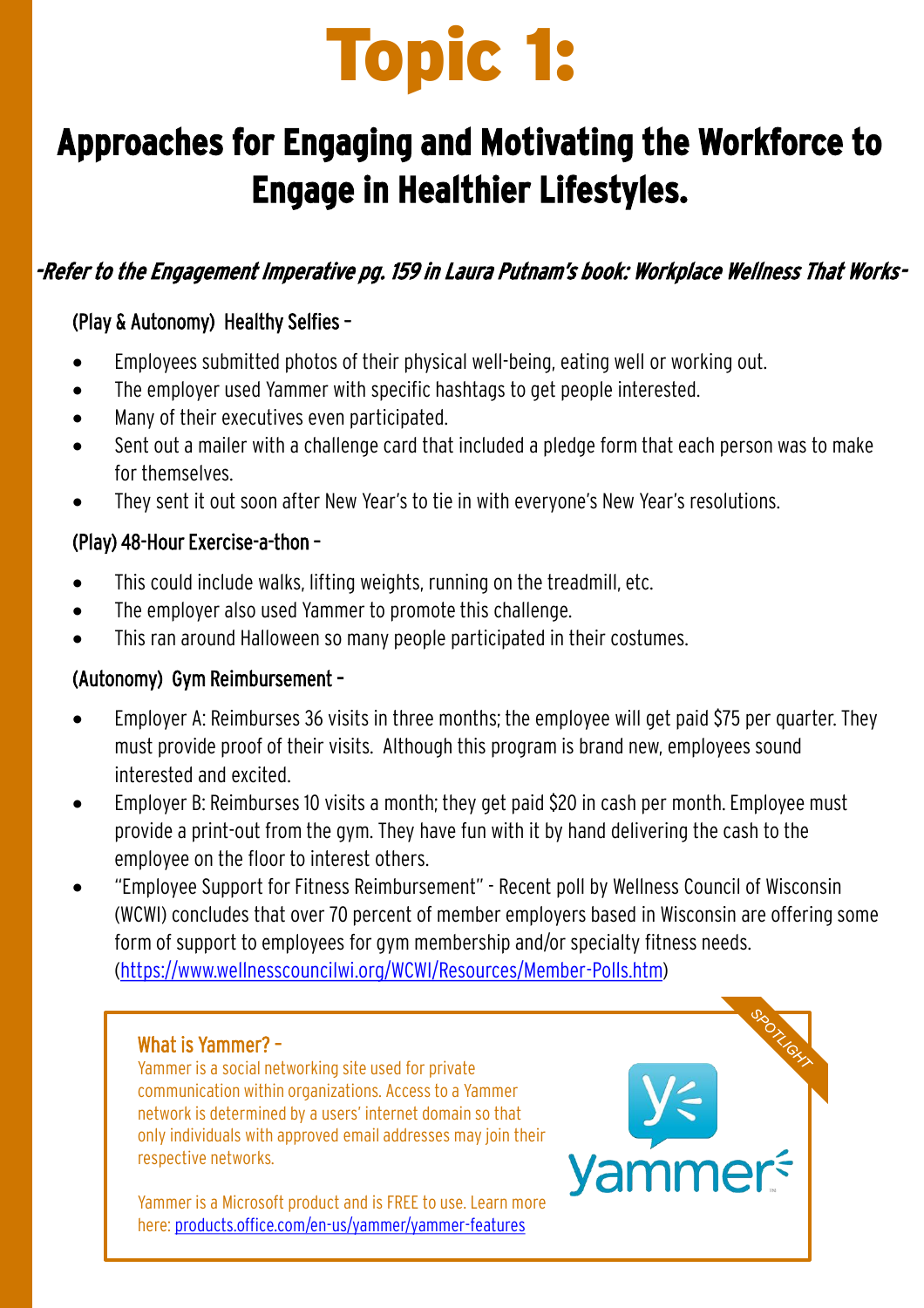

### **Approaches for Engaging and Motivating the Workforce to Engage in Healthier Lifestyles.**

#### (Autonomy) Grant Money –

• Grant money can also really help support individuals who work out at home; they apply for grant money and can be accepted based on their explanation of well-being.

#### (Autonomy) Charity Donation –

• One employer offers up to 16 hours of paid time off per employee to volunteer their time at a charity of their choice.

#### (Autonomy) Offering Work-Out Classes –

- Hold classes early in the morning, at noon or around lunch time and after work.
- Offer smart TVs or a Wii so people who are hourly can do classes on the TV or via a video game.

#### (Autonomy) Walking Treadmill/Stand-up Desktops -

- Encourage your employees to stand as much as possible and get their blood flowing. You can offer stand-up desktops.
- One employer purchased a treadmill desktop. Employees were able to reserve an hour a day to work while using it.

#### (Purpose) Create a Theme –

- An employer created a theme around their wellness program for the year that relates back to the employee – "Who's Your Reason?" This is a great example of going stealth, they are engaging their employees but not pushing it down their throat.
- Another employer did the theme of "I live well because..." They included this on commitment cards and for every commitment card that was submitted the organization donated \$1 to a charity of the employee's choice.
- "Choose to Change" was another theme used. Each employee could select what they wanted to work on. Surprisingly enough, every employee chose weight management.
- Include the theme or logo on communications whether it be in an email, mailer, flyer or banner.

#### (Competency) Create Lunch and Learns on Topics that Matter –

• An employer developed a series of lunch and learns on topics that their employees were interested in such as aroma therapy and oils, financial planning, exercises and stretches. The series interested different individuals and proved to be very successful for that employer.

#### (Autonomy) Allow multiple ways for employees to join an initiative–

aon t show up and develop ways employees can join either at a later date or in a more "non-<br>.intimidating" way. Employers find that over time some employees are willing to participate. It is important to allow multiple points of entry to wellness initiatives for employees to give them more autonomy or freedom to join when they feel comfortable. Keep inviting people each time even if they don't show up and develop ways employees can join either at a later date or in a more "non-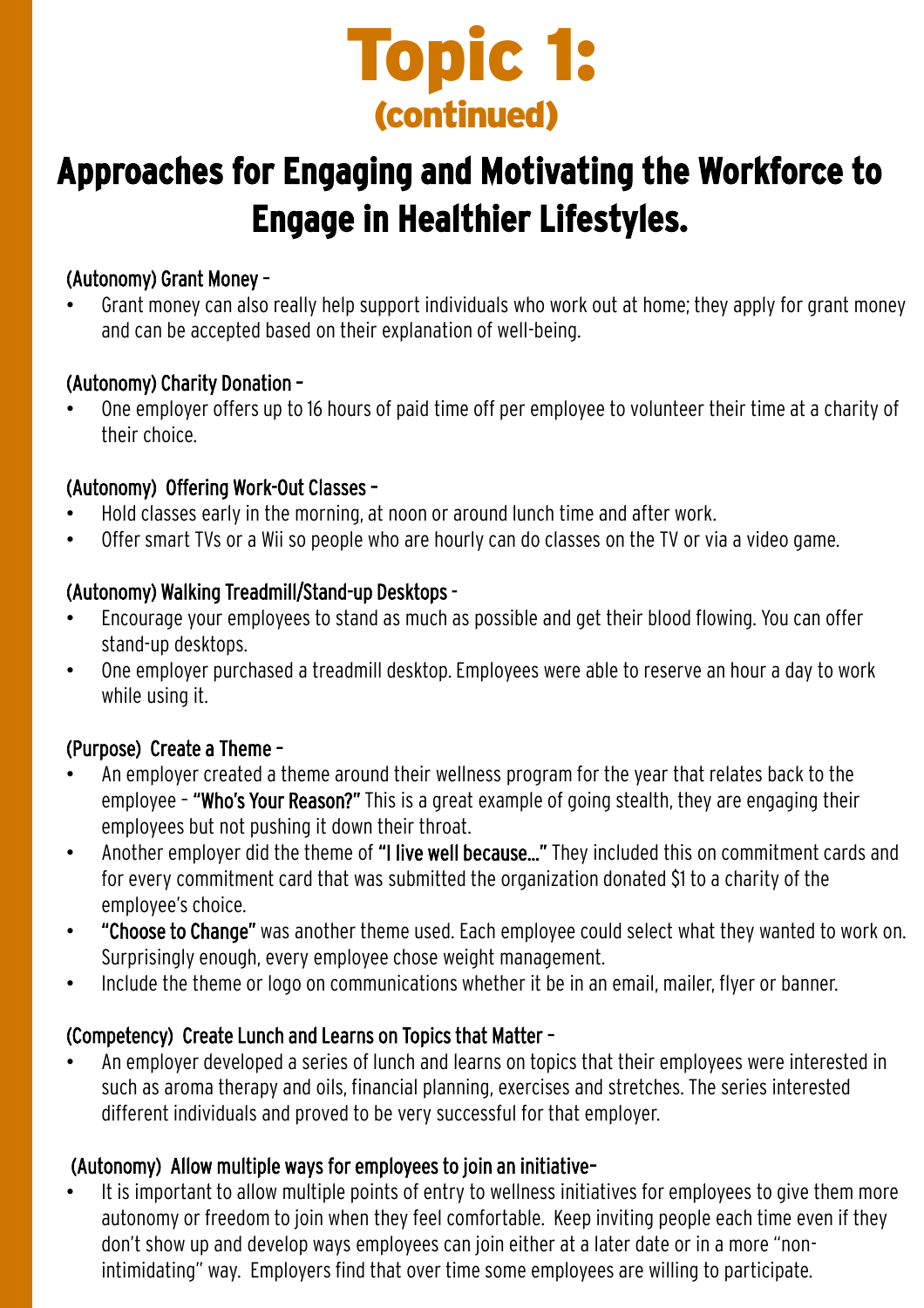

## **New Fresh Approaches to Well-Being**

#### Discuss what "well-being pillars" your organization wants to focus on.

#### (Community) Connect with a Local Charity/Businesses -

- The Longest Day (Alzheimer's Association). This campaign is one day where they gather their employees together for activities that raise money for the Alzheimer's Association. They borrowed an Xbox Connect, Wii and held ping-pong tournaments. Each entry cost \$5.
- Local grocery stores or farms have been known to come to the worksite for free and teach employees about healthy meals and food.
	- Hy-Vee Dieticians Free Services: <https://www.hy-vee.com/health/hy-vee-dietitians/default.aspx>

#### (Community) Start a Garden or Offer CSAs –

- Inmates from one county jail help maintain a community garden.
- Create an event to use the crops from the garden. One employer hosts a Healthy Harvest Brunch that offers a meal and recipes.
- Create CSA shares from the garden's crop or offer CSAs from other local farms.

#### (Financial) Financial Wellness Planning –

- One employer has an agreement with their brokerage consulting firm to come in and provide one-onone financial support to employees.
- Provide employees with a monthly benefits update.
- A lot of EAP programs offer financial services as well.
- One employer used their 401(k) provider to offer financial planning to employees. The 401(k) provider sends out emails and mailers on the employer's behalf to try and get people to come and talk about their benefits.
- Employers are also beginning to automatically enroll all their employees in their 401(k) plan.

\*Some employers have found that if they offer financial advice to their employees that the employees think the employer should offer them more money. --- Join a discussion on LinkedIn regarding this topic. <https://www.linkedin.com/groups/3672889/3672889-6233390210810462212>

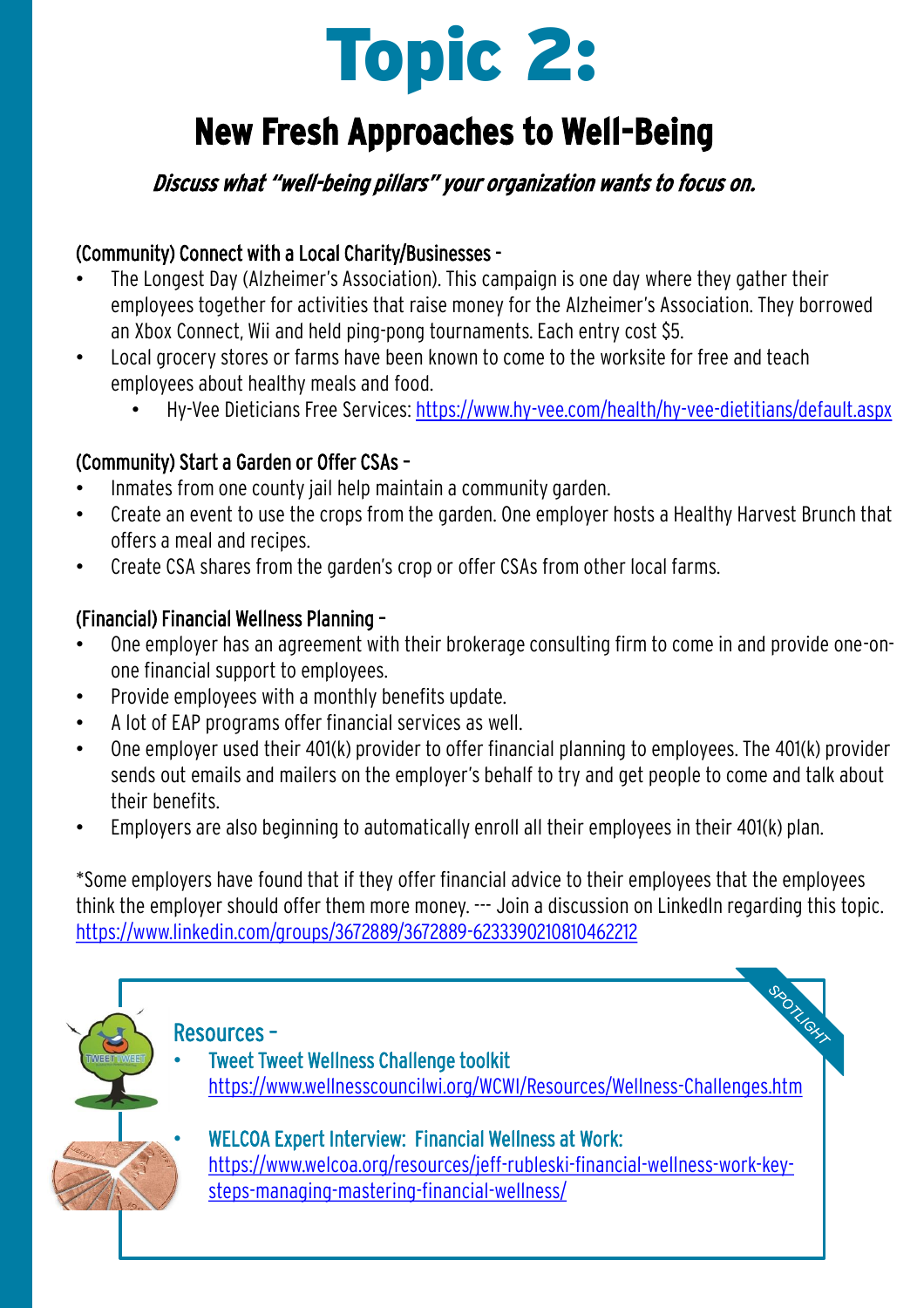

### **New Fresh Approaches to Well-Being**

Discuss what "well-being pillars" your organization wants to focus on.

#### Stress Initiatives –

- Daily meditation sessions with employees as facilitators can include guided sounds, movement or just quiet time. The duration of these sessions usually last 15 – 30 minutes. The 15-minute increments have proven to be successful because it allows the hourly employees to participate on their break time.
- Make these sessions about a calming practice that allows the individual to be centered, not about prayer.
- Buzzword: Mindfulness is a lifestyle that many are interested in learning more about.
- Example of being mindful is to allow employees to clear their minds before meetings. Lisa Grenfell with WCWI mentioned that they start each meeting with allowing their staff to start their grocery list as well as three things they need to get accomplished in the day….after that is completed then they start the meeting. This way they have cleared their mind of what they were thinking before the meeting.
- Mindfulness Book Club: One employer started a book club based around the book Real Happiness at Work by Sharon Salzberg.
- Other suggestions to offer employees for meditation is to take a deep breath before answering your phone and/or writing a goal down every day.



A follow-up to Real Happiness, the New York Manuschen<br>A follow-up to *Real Happiness*, the *New York*<br>Times bestseller, Sharon Salzberg's *Real Happiness* at Work is a practical guide to improving work life through mindfulness, compassion, and ingenuity. It's about being committed without being consumed, competitive without being cruel, managing time and emotions to counterbalance stress and frustration. It shows readers how to be more creative, organized, and accomplished in order to do better, more productive work.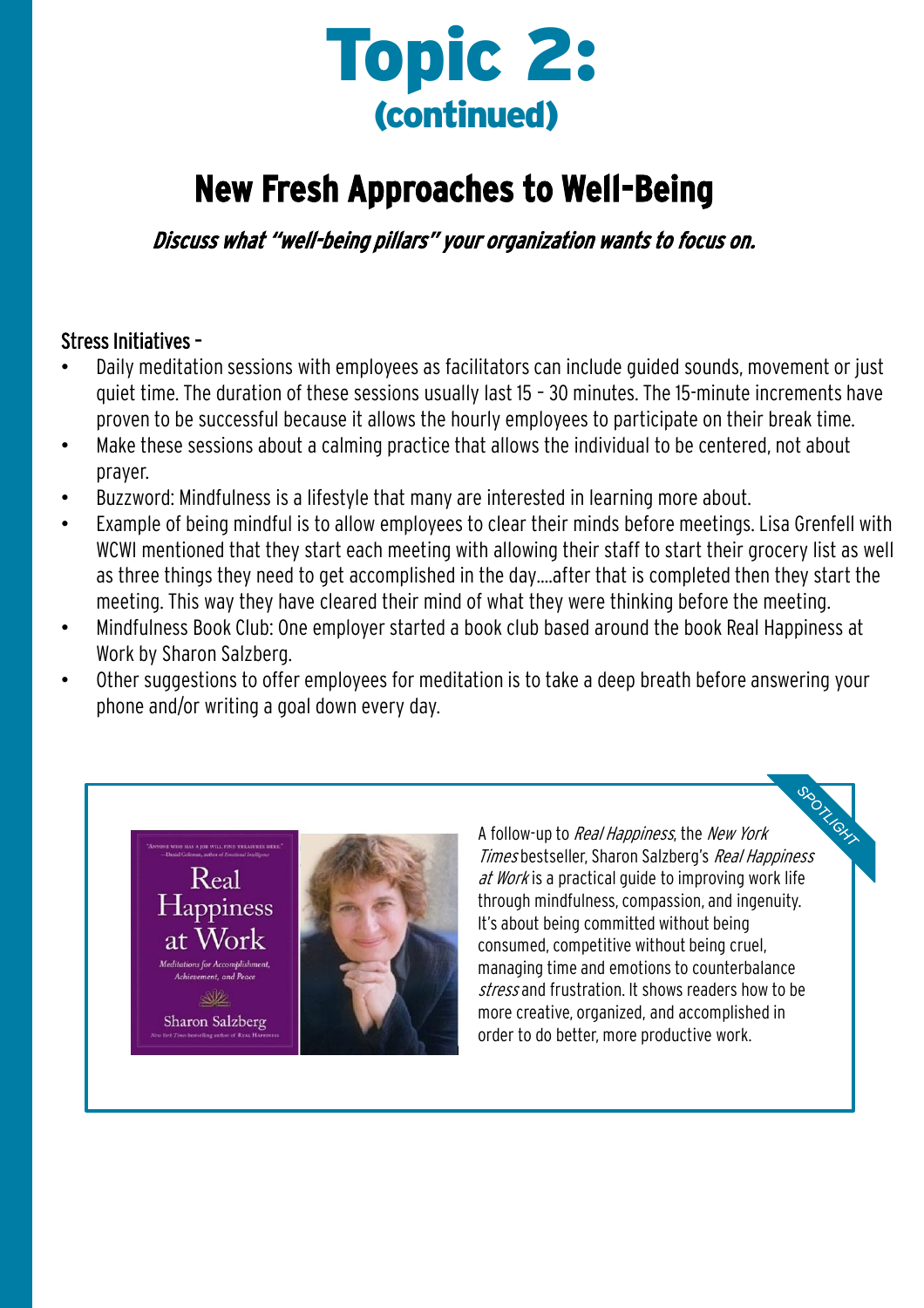# Topic 3:

## **Health Risk Screenings – Are Employers Finding Benefit in These and Coaching Programs?**

- The Wellness Council of Wisconsin has a seven benchmark process that focuses on a data-driven wellness program. If you don't collect data and evaluate, there's no way to measure ROI or the overall impact that you're having on your organization and employees' wellbeing. <https://www.wellnesscouncilwi.org/WCWI/Recognition/Well-Workplace-Process.htm>
- "Goals of HRAs and biometric screenings are to (1) provide baseline information for organizations and (2) feed information to individuals alerting them to areas that need improvement." –Laura Putnam, Workplace Wellness that Works book
- There are other types of data collection:
	- [Employee Needs and Interest Survey: https://www.welcoa.org/resources/employee-needs](https://www.welcoa.org/resources/employee-needs-interest-survey/)interest-survey/
	- Health Culture Audit:<https://www.welcoa.org/resources/health-culture-audit/>
	- Medical claims, pharmaceutical, preventive care usage, ergonomic assessment, culture audit, engagement, happiness, etc.
- Find out what's important to your senior management. This will help to decide the ROI you should measure for.
- One Employer finds HRAs to be very helpful. Several people have been made aware of a chronic disease they didn't know they had. They come into the employer's onsite clinics for counseling on diabetes, high cholesterol, etc.
- It's not just the same group that shows up for activities, it's the ones that you want to show up to help fix their chronic disease.
- An employer with an onsite clinic offers biometric screenings that are done in the clinic. In order for the employee to receive their results they have to visit the clinic and request a copy. Doctors provide notes on the results and schedule patients for a follow-up visit if needed.
- Another employer partners with a vendor that sends the results to the individual's primary care doctor. This proved to be very successful one year when a case of cancer was found early, which wouldn't have been caught if the results didn't go to their doctor.
- With biometrics and HRAs, another employer has seen a decrease in their diabetic medications. Their screenings are free of charge for employees and can be done on work time.
- One employer ties their participation in HRAs and biometrics to the employee's premium contribution. The employee can save 5 percent on their premium if they participate.

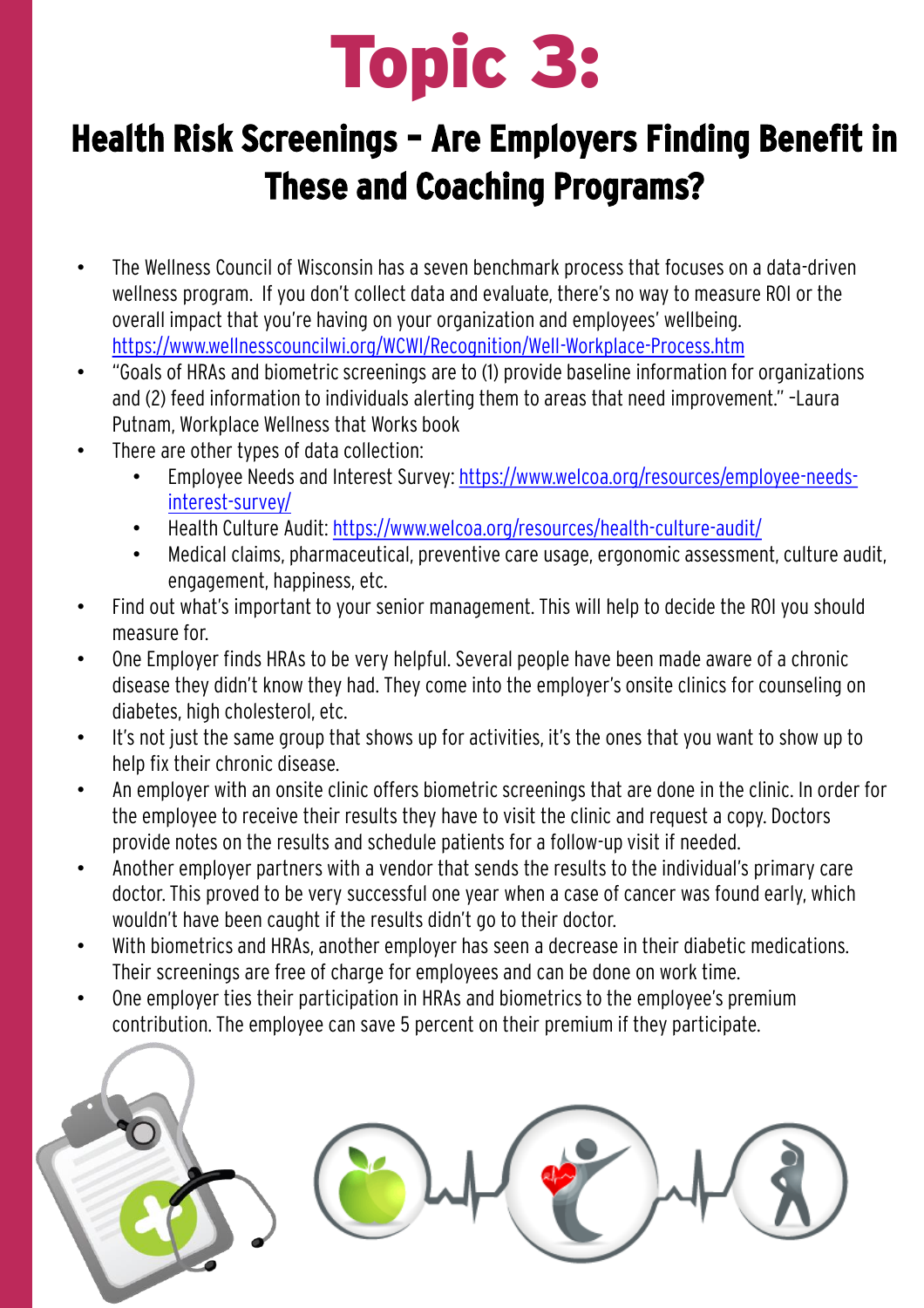## Topic 4:

### **Vendor Recommendations**

- Wellness Council of Wisconsin & WELCOA: [www.wellnesscouncilwi.org](http://www.wellnesscouncilwi.org/)
	- On the Move: <https://onthemovechallenge.welcoa.org/>
- Healics: <https://www.healics.com/>
- Interactive Health:<http://interactivehealthinc.com/>
- Wellness Corporate Solutions:<https://www.wellnesscorporatesolutions.com/>
- HealthCheck360:<http://www.healthcheck360.com/>
- Marshfield Clinic Mobile Mammogram Unit
	- With a minimum of 10 people the mobile mammogram machine offered through Marshfield Clinic will come to your worksite and offer mammograms. It is a \$250 flat rate. [https://www3.marshfieldclinic.org/business/?page=mobilehealth\\_mshuschedule](https://www3.marshfieldclinic.org/business/?page=mobilehealth_mshuschedule)
- Local Hospitals